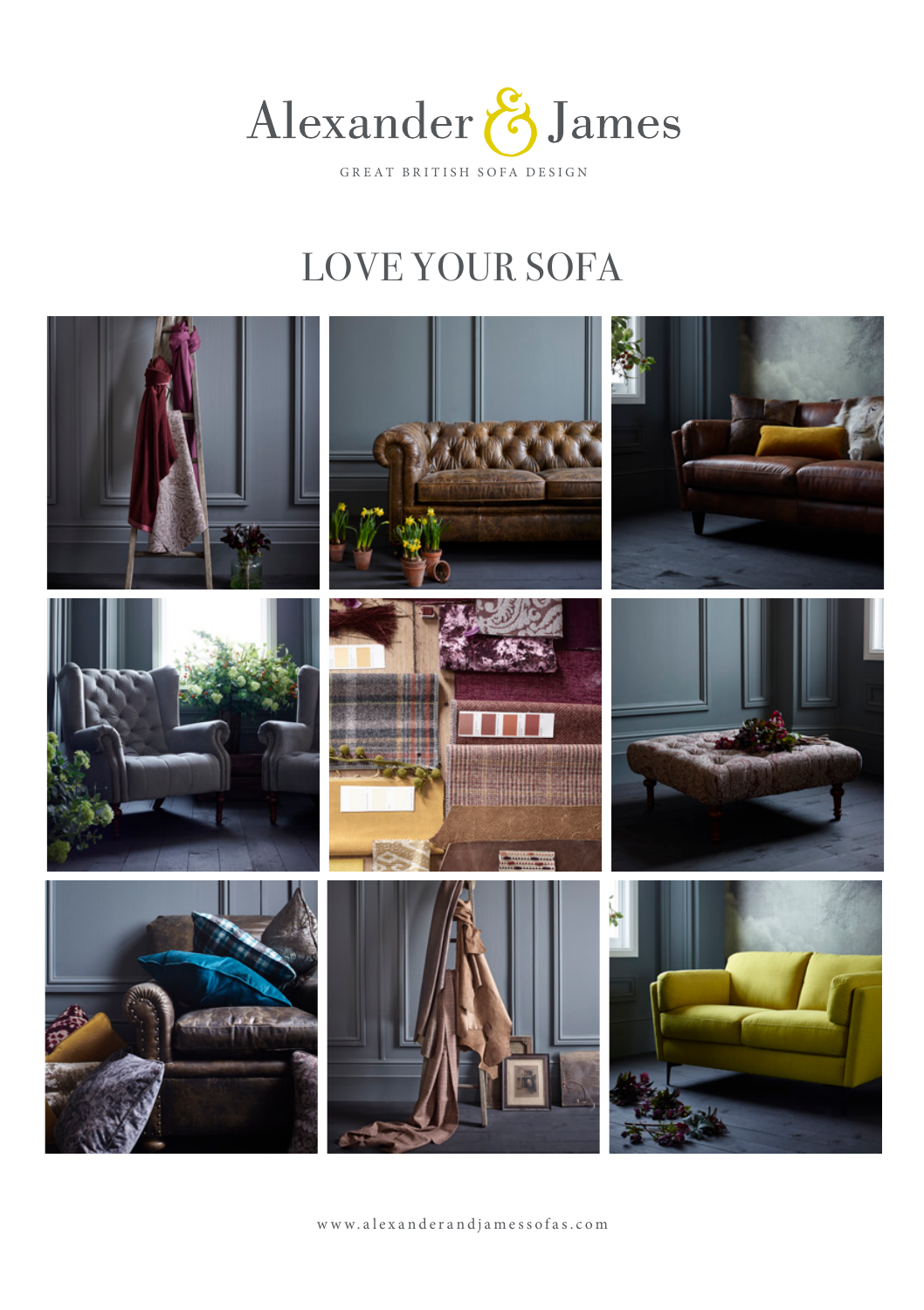

# LEATHER CARE

## FULL OF NATURAL CHARACTER

Leather is a natural product with all that this implies, shade, grain variations and natural markings add to its charm. Each hide has its own characteristics. These are emphasised and encouraged. Features such as origin breed, age and sex of animal all help. Growth marks and bruises are commonplace on leather furniture and it is this 'vital' something which distinguishes leather from the substitutes that attempt to copy. We stress these markings are features, not faults in leather.

### NATURAL MARKINGS

The marks which we consider are natural to leather, are the following:

Warble Fly Marks

Although most of our hides are of European origin, cattle are still attacked by insects that can leave marks of their bite. These occur as tiny marks on the surface.

#### Scars

These are caused in many ways, often because of barbed wire fences. As with humans the scars heal but often leave fine lines. The healed scars are not to be confused with open scars that are automatically rejected during manufacturing.

#### Creases

These normally appear in neck areas of the hide. They can, because of their heavy grain, look attractive in prominent positions on furniture, although in general, unless we intend to make a specific feature of them, we either discard the area or place it where it will not distract.

None of the characteristics have a weakening effect on the hide. They are purely surface variations.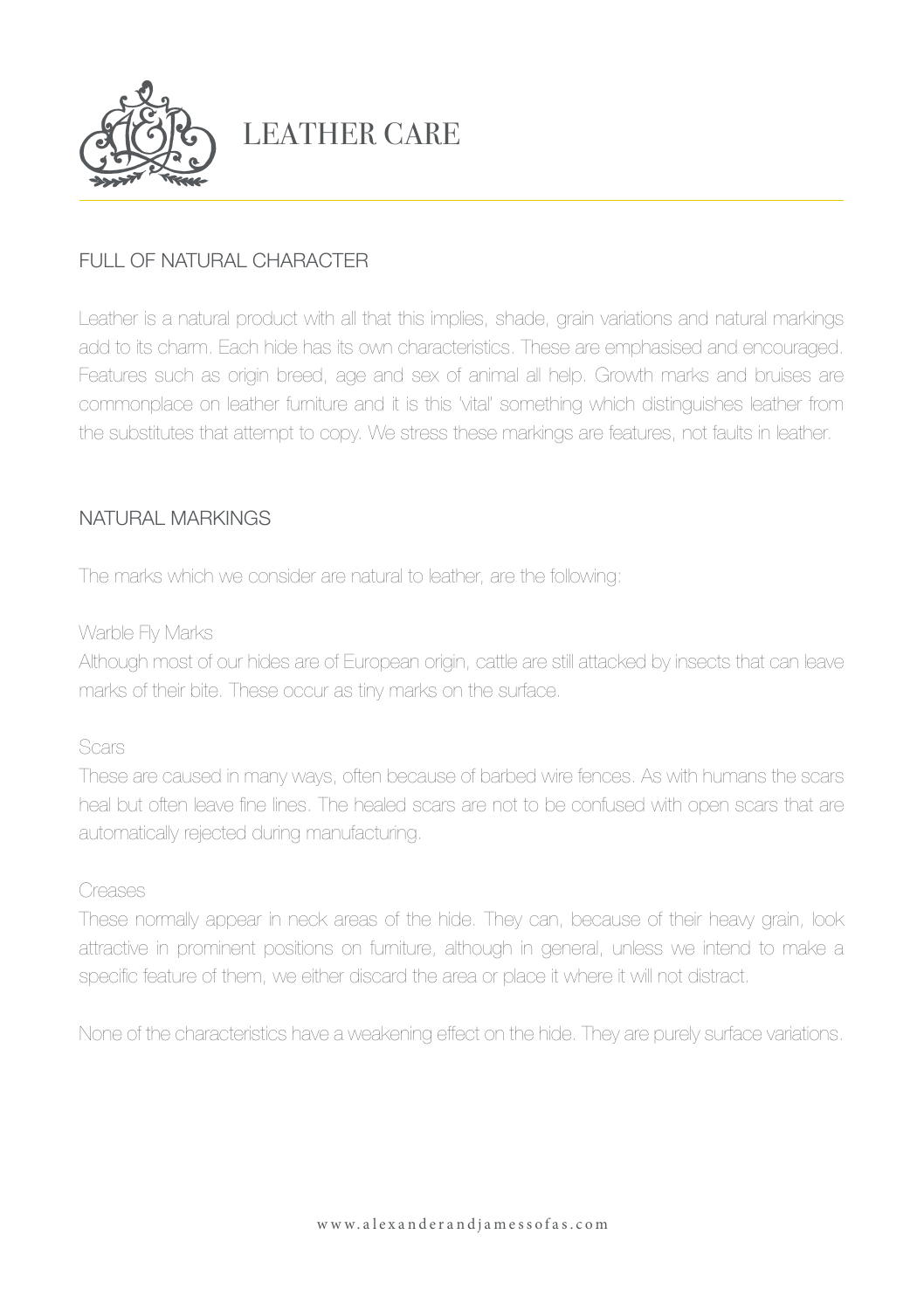# LEATHER CARE



# IN THE EVENT OF SPILLS!

Detergents, spirit cleaners and furniture polish should never be used nor should products formulated for hide products be used on suede. Avoid exposing your furniture to prolonged sunlight as even the strongest colours may fade under that condition. In a dry climate or in an environment where a fireplace is frequently used, give more attention to your hide furniture. Your hide furniture is best maintained following these instructions.

If spillage occurs, mop up quickly with an absorbent pad, then carry on with your normal hide treatment, which is as follows:

1) Using warm water, and very mild soap flakes, work up clean suds on a soft, clean, damp cloth, free from fluff and wipe down the leather surface.

2) Using a clean, damp cloth and fresh water only, repeat the operation.

3) Wipe the leather dry.

4) Allow to dry and polish with a soft, clean, dry cloth.

## FILL INGS

Fillings for cushions and arms are also much softer and luxurious, departing from the older hard packed materials.

The combination of these two factors means that during the first few weeks of use, creases and wrinkles will form naturally in the leather. These are quite normal and should cause no concern. They are designed into the furniture to give it that soft inviting look which is an inherent quality of the best modern leather upholstery. If cushions are detachable plump them up every week or so to keep the fillings in their fullest shape.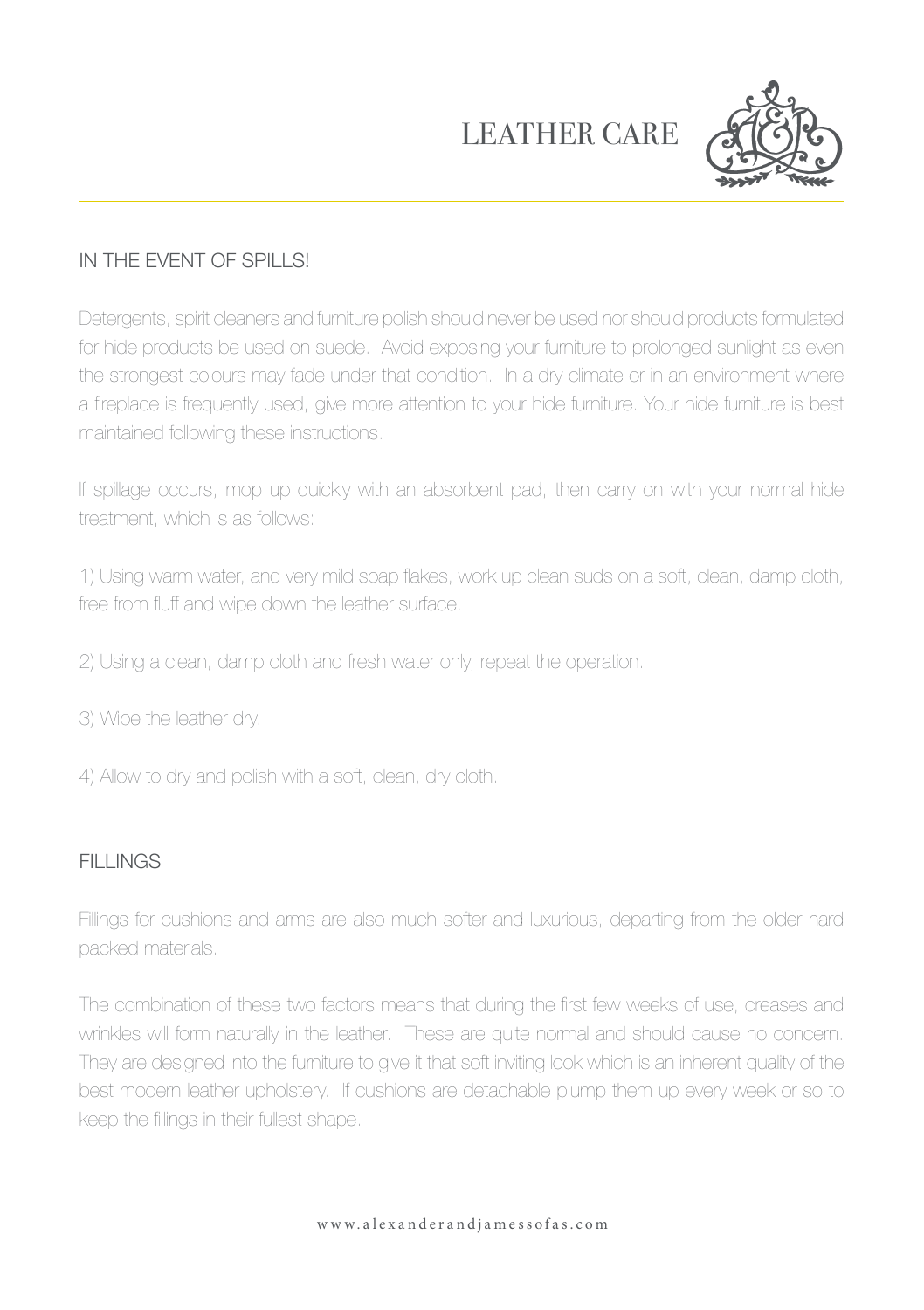

FABRIC CARE

### KEEPING CLEAN

1) Fabrics, because of their texture, tend to harbour dust especially in the horizontal surfaces. Brushing lightly each week can prevent this.

2) Spilt liquid should be absorbed immediately with a tissue. A slightly damp cloth may be used to revive the texture of the fabric. Use of a cleaning fluid or detergent, however mild, can cause colour loss and should only be used sparingly. Always test the mixture on an unexposed area of fabric first, but preferably, consult a professional dry cleaning specialist such as Service Master for all cleaning of upholstery.

### CARE

Avoid exposure to direct or prolonged sunlight, as even the lightest of colours may fade under extreme conditions.

All removable seat and back cushions should be regularly plumped up, and if covered on both sides, turned regularly to even wear and maintain their shape. Feather / fibre filled cushions should be shaken / plumped every day to maintain their shape.

The use of zips on cushions cases is primarily to give a neat and tidy finish to the cushion case. They are not there for the purpose of removing the cases for washing unless specifically stated on attached swing ticket.

All cushion interiors are designed to give a soft and comfortable sit and therefore, during the first few weeks of use, natural creases and wrinkles will form. These should not be seen as defects but merely as natural characteristics of your new furniture.

Wooden bases, plinths, facings, feet and trimmings require careful handling and cleaning. And like other natural products, there may be variations in colour, texture, grain and surface details.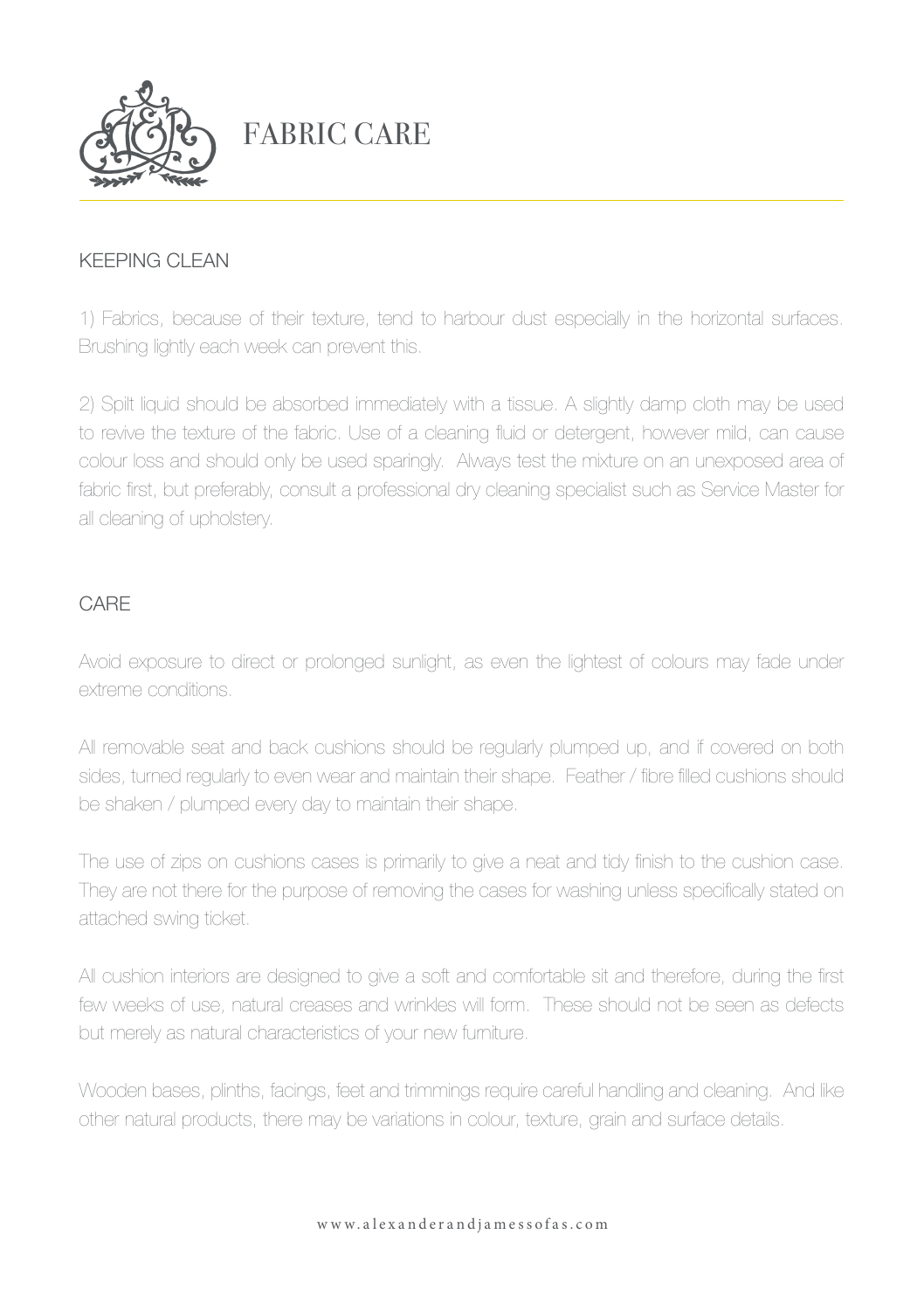TOP TIPS



Your furniture has been designed to sit on in comfort, so use it correctly for that purpose. Sitting on the edge of your cushions or on the arms may cause distortion or permanent wear. Sharp objects such as toys, jewellery, buckles and heels can cause unsightly damage. Especially do not allow domestic animals to claw or climb on the upholstery. Also discourage your children from using your furniture to demonstrate their gymnastic abilities!

Nothing lasts forever, even your upholstery will wear out in time but we hope you will find this information helpful. If you follow the advice we have given in this leaflet then your furniture should be a continued source of pride to you.

If in doubt about any of the above then please seek professional advice. We regret we will not be liable for defects caused though non-compliance with the recommendations contained in this leaflet.

#### LEATHER TYPES

#### *Corrected Grain*

*As many hides have a high percentage of natural occurrences like scars, tears, and other defects, this makes them unsuitable for full and semi aniline tanning. To remove the imperfections, firstly the hides are buffed or sanded, then embossed to restore a natural looking grain pattern, and finally a protective topcoat is applied. Ideal for everyday living, corrected grain leathers are the most economical grade of leather.*

#### *Semi Aniline*

*From the initial tanning process, the natural top grain leather is left intact. Natural marks, scars and colour variations are a feature of these leathers. Leathers are firstly drum dyed in penetrating aniline dyes, then a thin matching top coat is applied to even out the colour. This top coat also protects against fading and staining, yet still displays the leathers natural characteristics. A typical selection for high-energy family use.*

#### *Full Aniline*

*This is the most natural way to have leather. Only premium hides with the best colour and texture are selected for this process. Soft and velvety they are a pleasure to touch, no natural features have been removed, and all distinctive markings stand out. As these hides have a light transparent final topcoat or finish, the result is a luxurious look and feel, however it will make the hides more susceptible to staining and fading, more care is required.*

#### www.alexanderandjamessofas.com